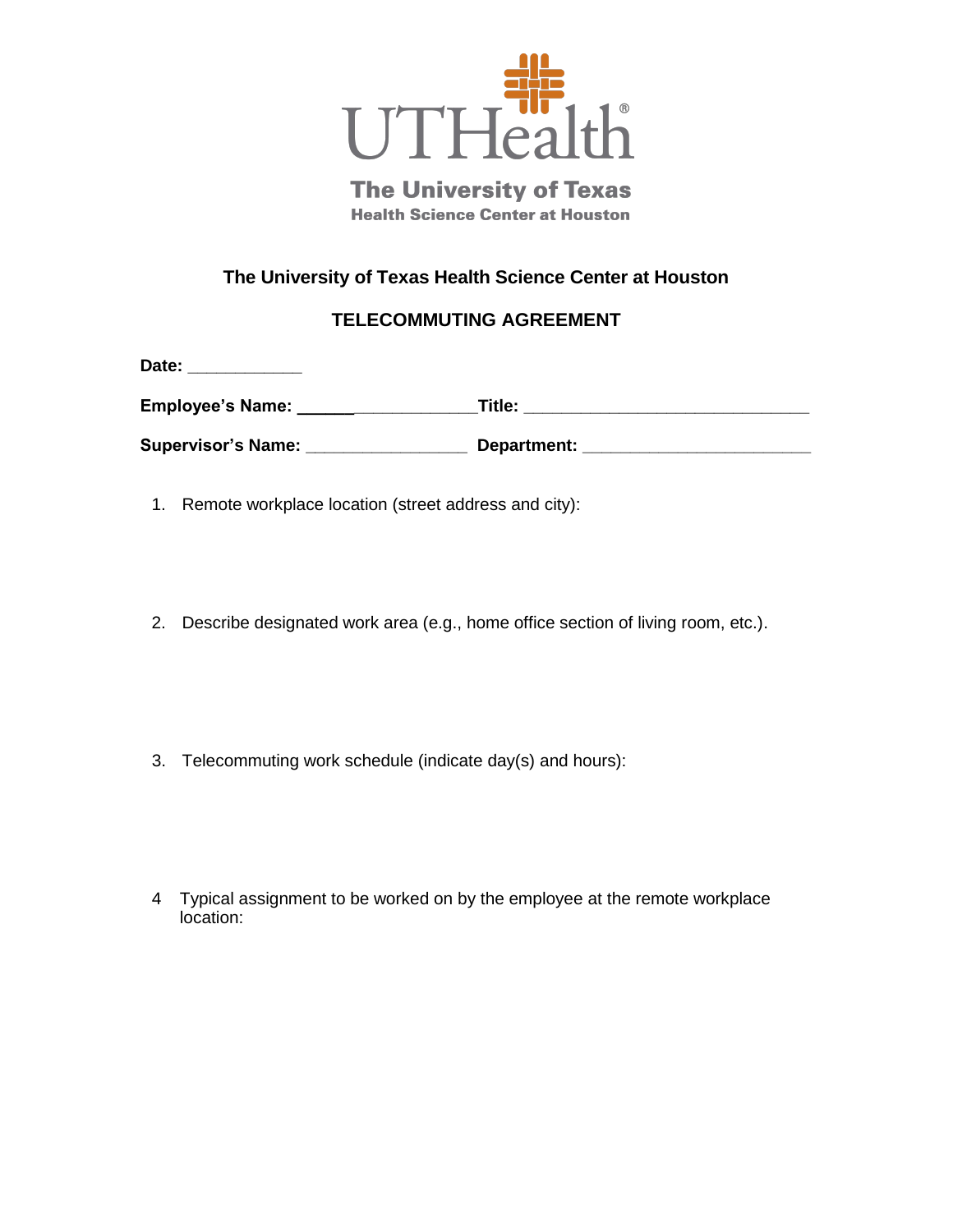- 5. The decision whether to install telecommunications facilities (e.g., business telephone line or data circuit) will be made between the department and the employee based on consultation with Information Technology. If such facilities are installed, the expenses will be handled as follows:
- 6. The following UTHealth equipment and software will be used by the employee in the remote workplace location and will be returned to the UTHealth immediately upon expiration of this agreement:

- 7. Communication (i.e., e-mail, voice mail, etc.) will be handled as follows:
- 8. Time and/or project accounting and documentation will be provided through weekly submission of reports on hours worked each day and on the number of hours spent on specific assigned projects.
- 9. Additional conditions agreed upon by the telecommuting employee and the supervisor, are as follows: